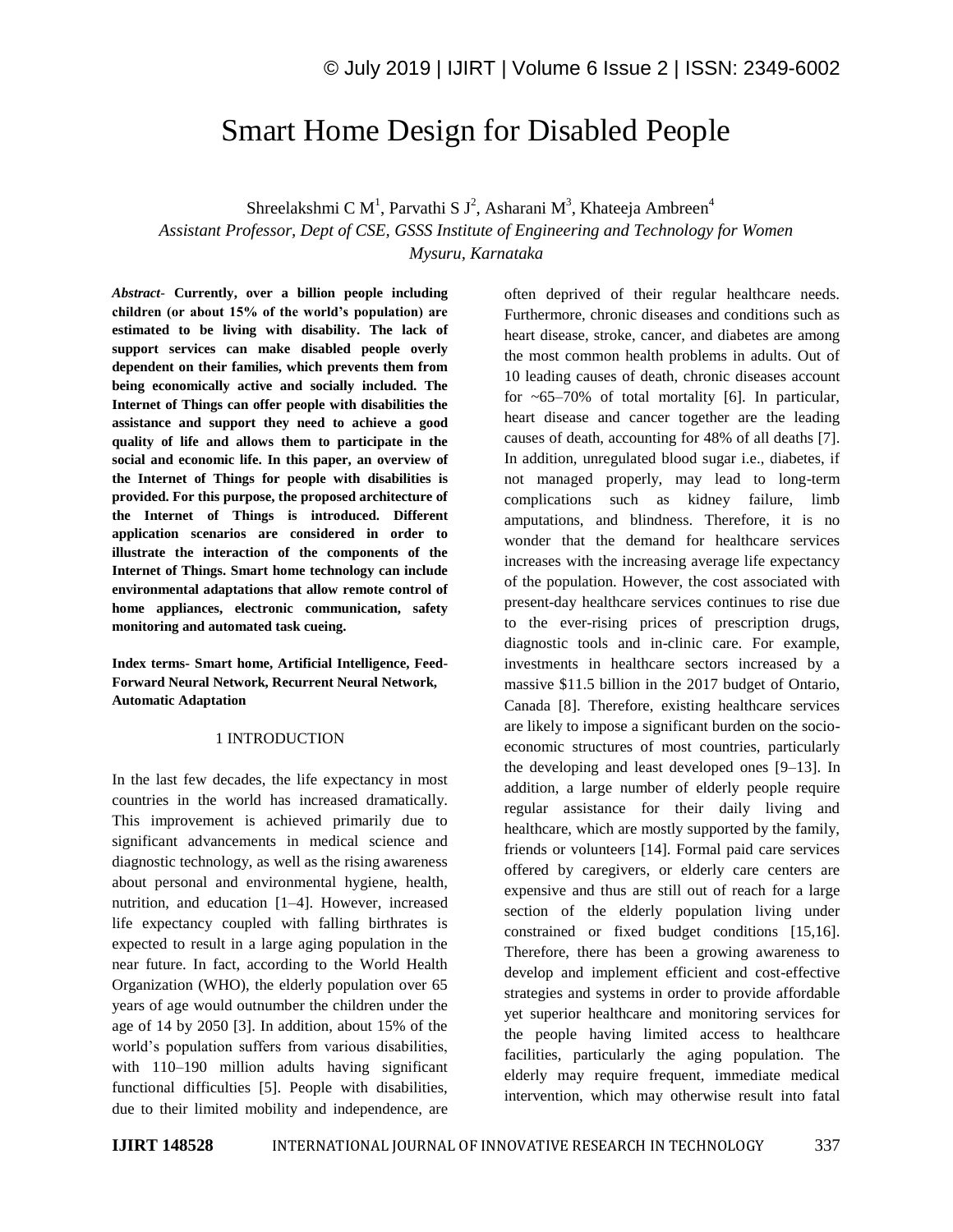consequences. Such emergency situations can be avoided by monitoring the physiological parameters and activities of the elderly in a continuous fashion [16–18]. In most emergency cases, the elderly seek in-patient care, which is very expensive and can be a serious financial burden on the patient if the hospital stay is prolonged. Remote health monitoring in a smart home platform, on the other hand, allows people to remain in their comfortable home environment rather than in expensive and limited nursing homes or hospitals, ensuring maximum independence to the occupants [19]. Such smart homes are outfitted with unobtrusive and noninvasive environmental and physiological sensors and actuators that can facilitate remote monitoring of the home environment (such as temperature, humidity, and smoke in the home) as well as important physiological signs (such as heart rate, body temperature, blood pressure and blood oxygen level), and activities of the occupants. It can also communicate with the remote healthcare facilities and caregivers, thus allowing the healthcare personnel to keep track of the overall physiological condition of the occupants and respond, if necessary, from a distant facility [16,20]. blood pressure and blood oxygen level), and activities of the occupants. It can also communicate with the remote healthcare facilities and caregivers, thus allowing the healthcare personnel to keep track of the overall physiological condition of the occupants and respond, if necessary, from a distant facility 16,20].

#### 2. SYSTEM DESIGN

As a general overview, the system design consists of two internal network Backbones. The first one serves as



Fig.1 System Design Diagram

the main network and the second one as a backup of the main network, ( Fig. 1). The purpose of these networks is to connect the different elements of the whole system[31,32]. Similar to the internal networks is the two external networks which enable the communication between the house and the responsible authorities, and for other administrative and remote access purposes. For adaptive learning two artificial neural networks are available. They are responsible for predicting the likelihood of an event so the environment may be adapted to the user's needs and anticipate his next move. The neural networks will use collected data from sensors and cameras to complete their learning process. A regular

feature in a Smart Home is automation, which allows controlling and monitoring of all devices in the house. Another feature is security which is possible using access code on main doors and windows, motion sensors, smart cameras with face recognition to identify movement around the house, smart fire alarm and a reliable connection with the police department. Health care and safety of the users inside the house are also essential features; these tasks are for example accomplished using a fall detection mechanism, humidity sensors, oxygen sensors, and constant monitoring of vital signs and monitoring the user's daily activities for abnormal events such as lack of eating or slow movements. In addition, the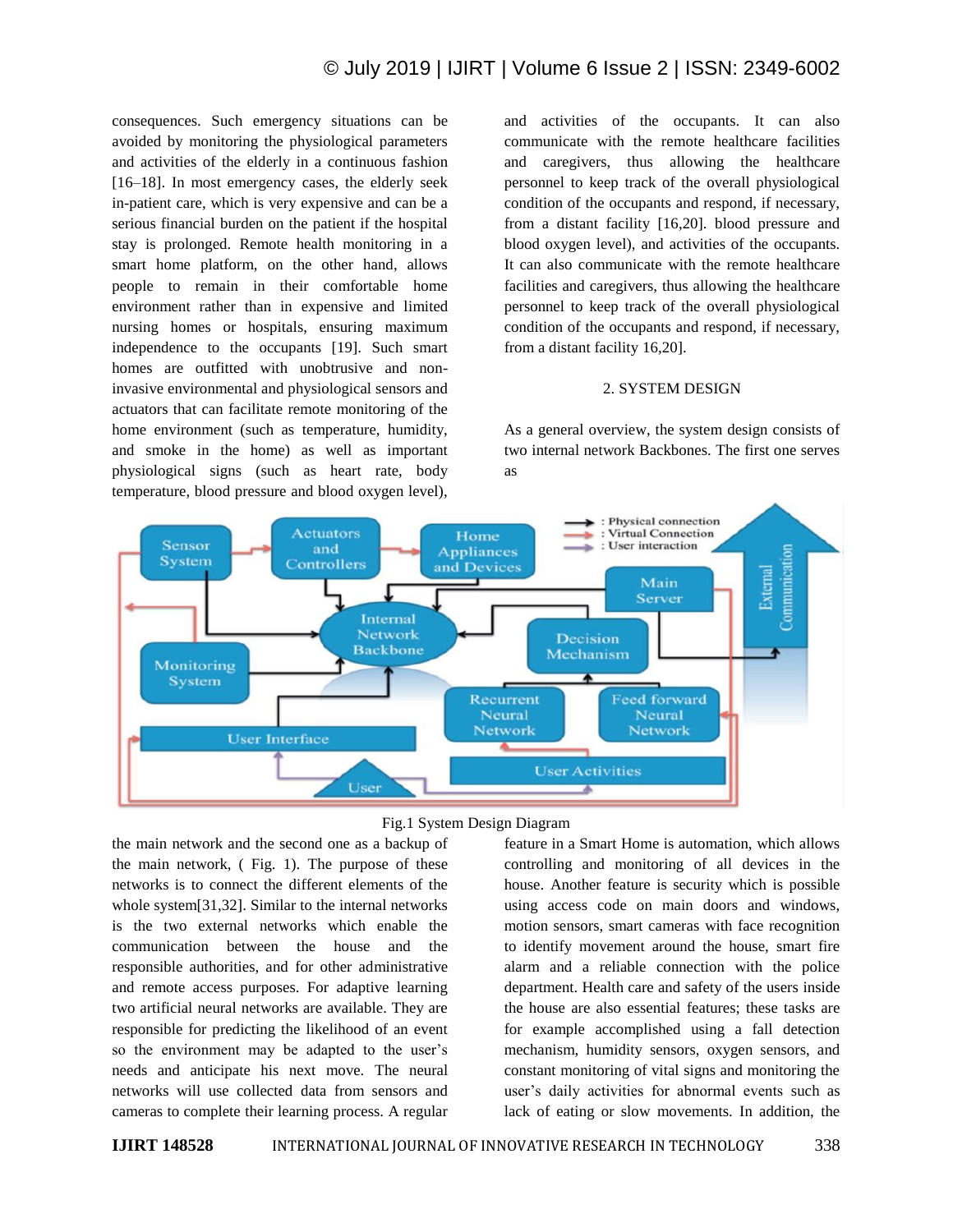system will monitor his medical problems and set a schedule for his medicine and alerting him when it is time to take it or when he is nearly out of medicine. On top of all that a reliable connection with the emergency personnel and the medical team is established. The activity of one feature could sometimes depend on another feature, which is why the smart house system is fully connected through a backbone network so features can interact and exchange information for better decisions and cooperation.

### 3. EXPERIMENTS AND DISCUSSIONS

### 3.1. Software Prototype

The software prototype we developed is mainly based on a Microsoft visual studio program written using C# programming language[32]. It is an easy to use web application with six web forms. The main page provides a clear picture of the purpose of the software and contains a list of all smart devices available for control and monitoring. The users can easily pick any device and switch it ON/OFF. The program uses an UDP (User Datagram Protocol) connection to send the right code to the system network that is then passed through to the correct control unit of the targeted device. From the main page the timer page can be accessed. In this page, the users can set alarms for each device and program it to be switched ON/OFF at a specific time and date. Immediately when a device is switched ON, the control and monitoring unit responsible for this device will calculate the device's power consumption and send it along with an acknowledgement using the same UDP connection back to the server. So the program will display the power consumption of each device. The switching process, alarm setting, and power consumption need to be logged for future use. It is for this purpose that the third page was made. Connected to an SQL server database, the program uses relational tables to save all the data to be searched by the users according to different parameters. In order to give the users an easy control and visualization mechanism, the fourth page was developed. Using this page the users can see what devices are turned ON and since when they were turned in addition to the power consumption beneath each device. The fifth page is intended to be used to monitor all alarms, sensors and cameras in the house. Using this page, users may check if everything is safe and secure. This page is connected directly to our feedforward neural network which determines the outcome of each alarm, such example is the fire alarm that we discussed earlier. The sixth page is not viewable by the user; it is for administrative purposes only.

# 3.2. Control and Monitoring Unit

The control and monitoring unit is responsible for switching ON/OFF the devices and calculating their power consumption. This unit will open an UDP connection with the main server through the system backbone network. Each unit can control up to five devices[32]. The unit is a 10cm by 10cm box so it can fit easily on the wall or any other place without taking much space.

# 3.3. Neural Networks

In our experiments we designed a smart fire alarm detection system. It uses a perceptron based feedforward neural network developed using an input layer with 5 parameters and an output layer with a single output. The predefined criteria and events are studied for a period of time. These arrays of data have known outputs. Studies suggested five main parameters to be monitored in order to conclude if there will be a fire or not. So here we have a Boolean output: either there will be a fire or not. These five events are carbon monoxide level with a normal level of 35ppm and a threshold of 100ppm, oxygen concentration with a normal level of 21% and a minimum threshold of 13%, smoke detection, heat level, and flame detection using image processing software. In our experiment, we used sensors to collect data from the environment to obtain a large set of records[32]. This set is then divided into two subsets, with the first 75% are for learning and the second 25% are for testing. When the learning process is finished each event will be given a specific weight according to its importance then the testing process will start. Now, the network will be fed with combinations from the second subset. After the output in ready it will be compared with real output and error evaluation is done. According to the Delta Rule the weight will be changed to increase the efficiency of the network, this process will be repeated until the error is close to zero. The network is connected to the Smart Home prototype system.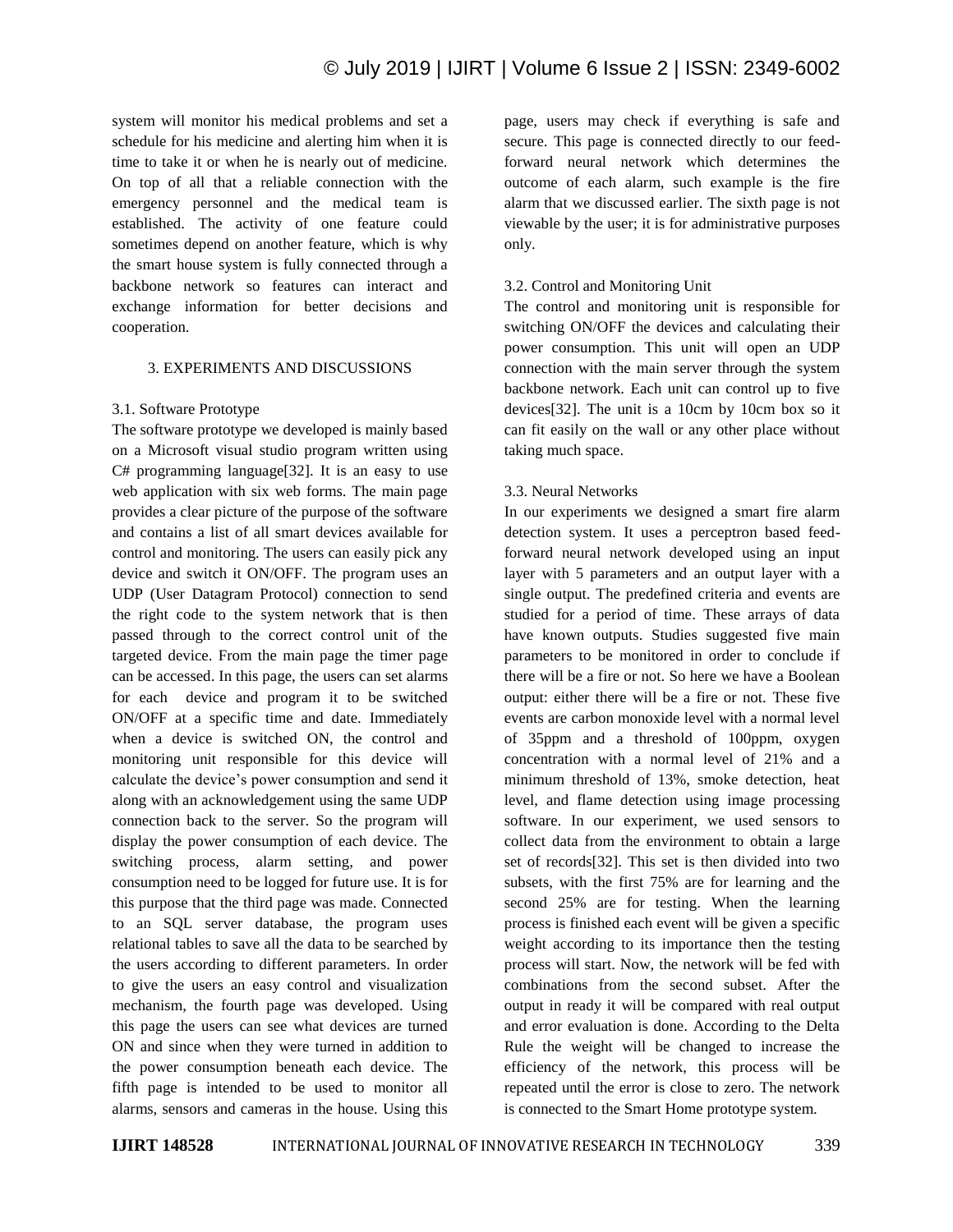## 4. CONCLUSION

We have presented in this paper a theoretical design of a Smart Home environment for disabled people. A Prototype was developed and simulations were run to show the effectiveness of this system. It is noteworthy that the design used for one user may differ from that of another user depending on their situation and disabilities. Thus, it is not required to have the whole system set in the same manner for all the users. Throughout this paper we have seen the significant importance of a Smart Home to help disabled people in their everyday life. In addition to the aspects that form such a space, including the importance of artificial intelligence through the benefits and progress it can make in such a domain. In the near future, we are planning to further develop the prototype and make it much closer to the theoretical system we designed. Then, it will be validated by performing more extensive and real life experiments.

#### **REFERENCES**

- [1] Thomas, V.S.; Darvesh, S.; MacKnight, C.; Rockwood, K. Estimating the prevalence of dementia in elderly people: A comparison of the Canadian Study of Health and Aging and National Population Health Survey approaches. Int. Psychogeriatr. 2001, 13, 169–175. [CrossRef] [PubMed]
- [2] Kalache, A.; Gatti, A. Active ageing: A policy framework. Adv. Gerontol. Uspekhi Gerontol. Akad. Nauk. Gerontol. Obs. 2002, 11, 7–18.
- [3] World Health Organization (WHO). Are You ready? What You Need to Know about Ageing. Available online: http://www.who.int/worldhealth-day/2012/toolkit/background/en/ (accessed on 11 May 2017).
- [4] Kulik, C.T.; Ryan, S.; Harper, S.; George, G. Aging Populations and Management. Acad. Manag. J. 2014, 57, 929–935. [CrossRef] Sensors 2017, 17, 2496 24 of 32
- [5] World Health Organization. Disability and Health. Available online: http://www.who.int/mediacentre/factsheets/fs352 /en/ (accessed on 11 May 2017).
- [6] Centers for Disease Control and Prevention. Chronic Disease Overview. Available online:

http://www.cdc. gov/chronicdisease/overview/ (accessed on 11 May 2017).

- [7] Centers for Disease Control and Prevention. Deaths and Mortality. Available online: https://www.cdc.gov/nchs/fastats/deaths.htm (accessed on 11 May 2017).
- [8] Ontario. Budget in Brief: Strengthening Health Care. Available online: https:// www.ontario.ca/page/2017-budget-briefstrengthening-health-care (accessed on 23 May 2017).
- [9] Venkat, R. Global Outlook of the Healthcare Industry; Frost & Sullivan: San Antonio, TX, USA, 2015.
- [10]Population Ageing Projections. Available online: http://www.helpage.org/globalagewatch/populationageing-data/populationageing-projections/ (accessed on 4 June 2017).
- [11]Gelineau, K. Canada Ranks Fifth in Well-Being of Elderly: Study. The Globe and Mail. Available online: https:// www.theglobeandmail.com/life/health-andfitness/health/canada-ranks-fifth-in-wellbeingof-elders-study/article14621721/ (accessed on 4 June 2017).
- [12] Canadian Institute for Health Information. National Health Expenditure Trends, 1975 to 2014.Availableonline:https://www.cihi.ca/en/nhe x\_2014\_report\_en.pdf (accessed on 4 June 2017).
- [13]The Economist. Working-Age Shift. Available online:http://www.economist.com/news/financeandeconomics/21570752-growth-will-sufferworkers-dwindle-working-age-shift (accessed on 4 June 2017).
- [14] Anderson, G.; Knickman, J.R. Changing the Chronic Care System to Meet Peoples Needs. Health Aff. 2001, 20, 146–160. [CrossRef]
- [15] Advantages & Disadvantages of Nursing Homes. AmeriGlide Stair Lifts and Vertical Platform Lifts. Available online: http://www. ameriglide.com/advantages-disadvantagesnursing-homes.htm (accessed on 11 May 2017).
- [16]Majumder, S.; Mondal, T.; Deen, M.J. Wearable Sensors for Remote Health Monitoring. Sensors 2017, 17, 45. [CrossRef] [PubMed]
- [17]Deen, M.J. Information and communications technologies for elderly ubiquitous healthcare in